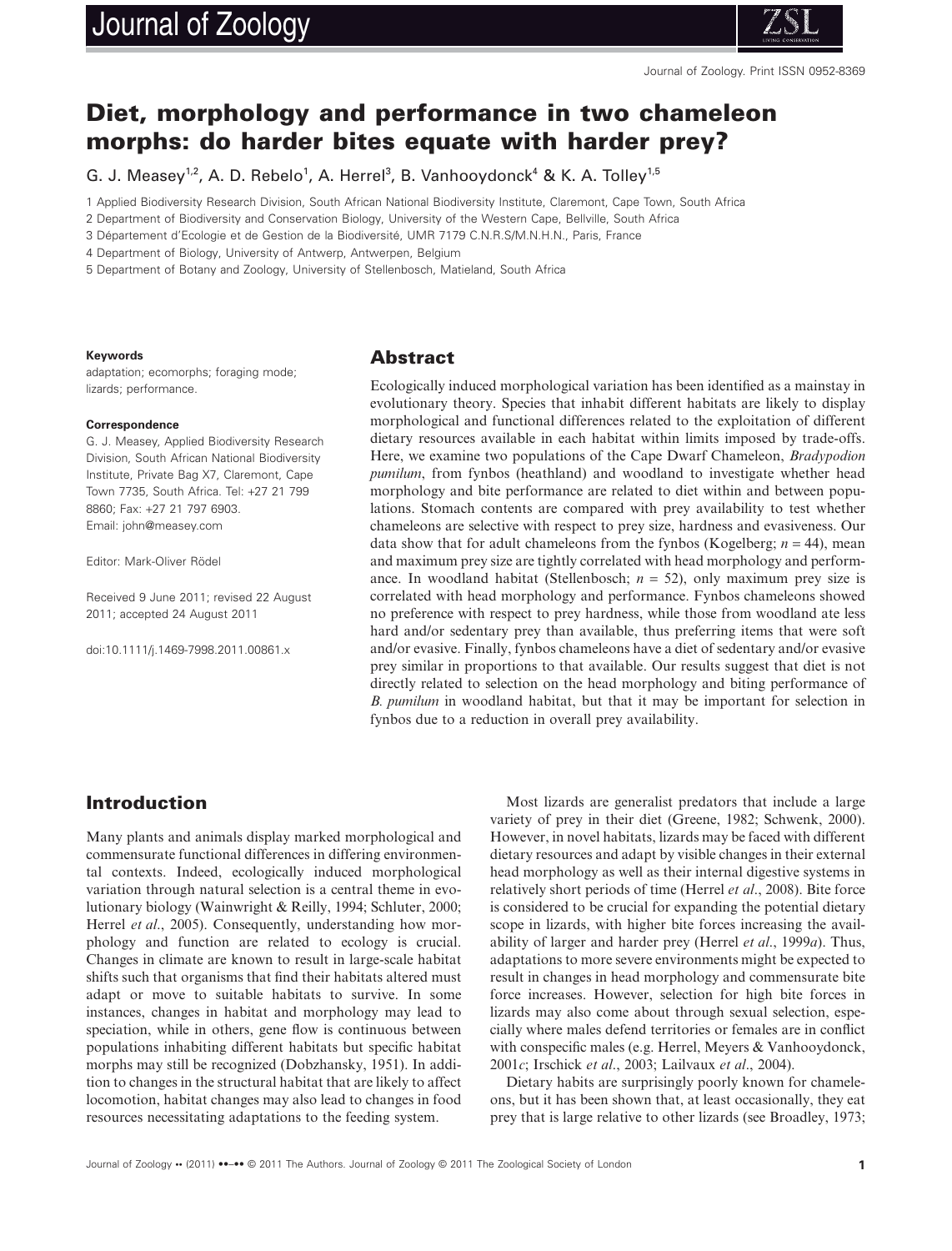Luiselli & Ruigiero, 1996; Pleguezuelos *et al*., 1999; Herrel *et al*., 2000; Keren-Rotem, Bouskila & Gefen, 2006). Yet, faecal remains suggest an opportunistic generalist foraging strategy (Hofer, Bauer & Bersier, 2003). Chameleons have excellent visual acuity, which allows the assessment of prey from a distance (Tolley & Burger, 2007). They have large heads and exhibit strong tongue retractors with supercontractile properties used to relay large items into the mouth (Herrel *et al*., 2001*b*; Anderson & Deban, 2010). Chameleons are also known to have a relatively high bite force (Vanhooydonck *et al*., 2007*b*), which may be related to a regular diet of hard or oversized prey items, and/or to intra- and intersexual combat involving fighting and the biting of opponents (Stuart-Fox & Whiting, 2005; Tolley & Burger, 2007; Measey, Hopkins & Tolley, 2009). The limited dietary information available for these lizards restricts our understanding of the relationship between their bite force performance and prey size/ intractability (e.g. Herrel *et al*., 2005) and prevents inferences as to the relative importance of bite force for diet versus intraspecific combat.

The Cape Dwarf Chameleon, *Bradypodion pumilum*, has two distinct morphs (Measey *et al*., 2009; Hopkins & Tolley, 2011). Individuals from closed canopy habitats (e.g. woodland) are larger, ornamented with tall casques (parietal crest), large gular scales and brightly coloured flank patches, whereas those from fynbos are small, have a small casque, are dull in coloration and lack colourful flank patches (Measey *et al*., 2009; Hopkins & Tolley, 2011). Although the spatial distribution of these morphs is disjunct and dependent on vegetation (Hopkins & Tolley, 2011), they are not separate mitochondrial lineages (Tolley *et al*., 2006; Measey *et al*., 2009). However, it is known that the fynbos, a type of Mediterranean heathland, is a more recent vegetation type (Cowling & Lombard, 2002; Chase & Meadows, 2007), and that the evolutionary history of the genus *Bradypodion* consists of older woodland clades with at least four radiations into open habitats (grassland, fynbos, strandveld and savannah; Tolley, Chase & Forest, 2008). Populations of the Cape Dwarf Chameleon currently inhabiting fynbos may have undergone ecologically induced morphological adaptations related to a change in their dietary resources available in this habitat.

In this study, we explore whether morphological differences in the heads of chameleons from fynbos and woodland habitats are related to their diet. We did this by comparing the types of prey eaten with the head morphology, bite performance and the available prey types (size, hardness and evasiveness). We reason that a difference in the proportion of hard and relatively large prey may explain the difference in relative head size and bite force between chameleons from the two populations reported previously (Measey *et al*., 2009; Hopkins & Tolley, 2011). Similarly, if larger heads are required to eat larger prey, we would expect a correlation between head size and maximum prey size. Furthermore, if prey selection is dependent on head size and bite performance, we might expect a correlation with mean prey size. Lastly, we discuss our results of how chameleons from the two populations exploited prey of differing mobility in relation to potential differences in foraging strategy (Vanhooydonck, Herrel & van Damme, 2007*a*).

# **Materials and methods**

We conducted surveys for chameleons (*B. pumilum*) at two sites: a typical fynbos habitat at Kogelberg and along a woodland river in Stellenbosch, Western Cape, South Africa. The populations at these sites were used in the previous studies of morphology (Hopkins & Tolley, 2011), performance and genetics (Measey *et al*., 2009). Although juveniles were not sampled, we did not otherwise discriminate for a particular size class so that adults represent a cross section of the entire range of sizes in the population. Adult males were identified by eversion of hemipenes. Females were identified as individuals  $\geq$ 45 mm with no hemipenes (see Hopkins & Tolley, 2011).

We captured 96 adult chameleons on four occasions during the austral summer (in November 2008 and February 2010) from two different sites: fynbos (Kogelberg) (*n* = 44) and woodland (Stellenbosch; *n* = 52; see Table 1). All adults sampled conformed to the expected morphs in their respective habitats: large, brightly coloured and highly ornamented chameleons from woodland habitats and small, dull, chameleons with diminutive ornaments in fynbos (see Measey *et al*., 2009; Hopkins & Tolley, 2011). All chameleons captured were tail clipped  $(\leq 2$  mm) as a batch mark, enabling us to ensure that no animal would be sampled more than once. Animals were brought back to the laboratory, measured, stomach flushed and tested for bite force and subsequently released at the exact site of capture. All stomach flushing and performance measurements were taken within 4 hours of capture.

#### **Morphology and performance measurements**

Morphological variables were measured for each individual using digital Mitutoyo callipers (Mitutoyo UK, Andover, UK) (accuracy 0.01 mm): snout-vent length, head height, head length, head width, lower jaw length and the distance from the back of the jugal bone to the tip of the lower jaw (Herrel *et al*., 2006). The in-lever for jaw closing was calculated by subtracting this distance from lower jaw length.

We followed the method of Herrel *et al*. (1999*a*) to measure *in vivo* bite force with a Kistler piezoelectric force transducer (type 9203;  $\pm 500$  N; Kistler Inc., Winterthur, Switzerland), mounted into a custom-built holder. Gape angle was standardized by varying the distance between plates relative to head size. Performance measurements were repeated five times for each animal and the maximum value obtained was used in analyses.

#### **Diet and prey availability**

Each chameleon was stomach flushed using a 500-mL syringe and a modified needle with a 30° bend and a 2-mm diameter ball with aperture at its apex (Herrel *et al*., 2006). Approximately 100 mL of water was used to lavage the stomach, and the contents were captured in a sieve with a mesh size of 0.5 mm. Stomach contents were transferred with forceps into labelled vials with 70% alcohol. Of individuals stomach flushed, six had empty stomachs and three had contents that could not be identified.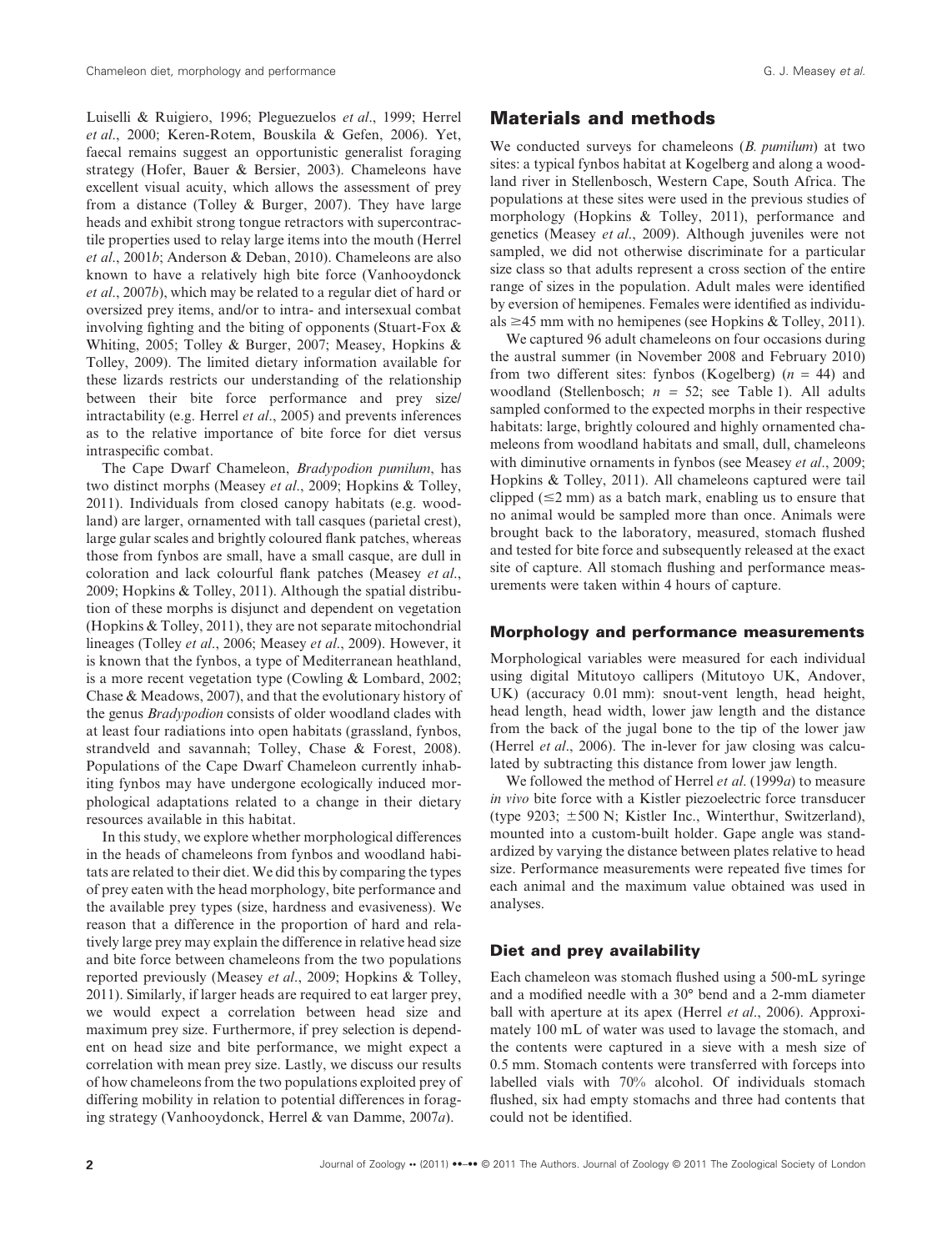|              |           |                  | Fynbos (Kogelberg) |              |              | Woodland (Stellenbosch) |                |          |  |
|--------------|-----------|------------------|--------------------|--------------|--------------|-------------------------|----------------|----------|--|
|              |           |                  | Sweep netting      | Stomachs     |              | Sweep netting           | Stomachs       |          |  |
| Hardness     | Speed     | Order            | $(n = 10)$         | $(n = 41)$   | $F^*$        | $(n = 10)$              | $(n = 46)$     | $F^*$    |  |
| Hard         | Evasive   | Hymenoptera      | 19                 | 13           | 0.115        | 23                      | 24             | $-0.08$  |  |
|              | Sedentary | Coleoptera       | 39                 | 32           | 0.025        | 243                     | 47             | $-0.727$ |  |
|              |           | Julida           |                    |              |              | 8                       | 4              | $-0.42$  |  |
|              |           | Stylommatophora  | $\mathbf 0$        | $\mathbf{1}$ | $\mathbf{1}$ | 0                       | 2              |          |  |
|              |           | Squamata         |                    |              |              | $\Omega$                |                |          |  |
| Intermediate | Evasive   | Odonata          | $\mathbf 0$        | 1            |              |                         | 6              | 0.661    |  |
|              |           | Orthoptera       | 17                 | 5            | 0.491        | 20                      | 5              | $-0.661$ |  |
|              |           | Dermaptera       |                    |              |              | $\Omega$                | $\overline{2}$ | 1        |  |
|              |           | Hemiptera        | 38                 | 17           | 0.317        | 34                      | 45             | 0.038    |  |
|              |           | Isopoda          |                    |              |              | 3                       | $\Omega$       | $-1$     |  |
|              |           | Diptera          | 9                  | 28           | $-0.566$     | 24                      | 78             | 0.452    |  |
|              | Sedentary | Mantodea         | 1                  | 1            | $-0.074$     | 3                       | $\Omega$       | $-1$     |  |
|              |           | Mecoptera I.     | 1                  | 0            | $-1$         |                         |                |          |  |
|              |           | Neuroptera I.    |                    |              |              | 2                       | $\circ$        | $-1$     |  |
|              |           | Phasmatodea      | $\overline{2}$     | 3            | $-0.27$      |                         |                |          |  |
|              |           | Collembola       | 19                 | 16           | 0.012        | 0                       | 18             |          |  |
| Soft         | Evasive   | Blattodea        | $\overline{2}$     | 5            | $-0.487$     | $\Omega$                |                |          |  |
|              |           | Ephemeroptera    | 1                  | $\mathbf{1}$ | $-0.074$     | 3                       | $\Omega$       | $-1$     |  |
|              |           | Mecoptera        |                    |              |              | $\Omega$                |                |          |  |
|              |           | Acari            | 5                  | $\mathbf 0$  | $-1$         | 5                       | $\mathbf 0$    | $-1$     |  |
|              |           | Lepidoptera I.   | 5                  | 14           | $-0.529$     | 3                       | 27             | 0.76     |  |
|              | Sedentary | Araneae          | 55                 | 27           | 0.274        | 94                      | 33             | $-0.555$ |  |
|              |           | Pseudoscorpiones | $\overline{2}$     | 0            | $-1$         |                         |                |          |  |
|              |           | Psocoptera       | 42                 | $\mathbf{1}$ | 0.946        | $\mathbf 0$             | 10             |          |  |
|              |           | <b>Total</b>     | 257                | 165          |              | 466                     | 304            |          |  |

**Table 1** Prey eaten and potential prey available in the habitat of *Bradypodion pumilum* from two different habitats. Invertebrates (and a single vertebrate) are identified to order and categorized by hardness and speed. Electivity (*E*\*) is calculated from Vanderploeg and Scavia's (1979) index

Sweep netting was conducted in the same vegetation and at the exact same localities in which chameleons were captured using a standard insect sweep net. At each site, five samples were made consisting of 25 sweeps of the vegetation, each sample being 20 m apart. This was repeated after 4 days, making a total of 10 sweep samples per site. After each sweep, the resulting invertebrates captured and preserved in labelled vials of 70% alcohol.

Stomach contents and available prey were identified to taxonomic Order using Picker, Griffiths & Weaving (2002). All invertebrates were classified according to their hardness (soft, intermediate and hard) using prey characteristics based on the actual forces needed to crush various prey items (Herrel, Van Damme & de Vree, 1996; Andrews & Bertram, 1997; Herrel *et al*., 1999*a*, 2001*d*; Herrel, Verstappen & De Vree, 1999*b*; Herrel, De Grauw & Lemos-Espinal, 2001*a*; Aguirre *et al*., 2003). Prey types were further classified in functional groups according to Vanhooydonck *et al*. (2007*a*) into sedentary and evasive food items (see Table 1).

#### **Data analyses**

All data were log<sub>10</sub> transformed before analysis to fulfil assumptions of normality and homoscedascity, and nonparametric statistics were used where these assumptions were not met. All analyses were conducted in SPSS v.15 (SPSS Inc.,

Chicago, IL, USA). First, we tested whether chameleons from Stellenbosch had larger heads and a harder absolute bite force than those from fynbos (Kogelberg) using analyses of variance (ANOVAs) with bite force and head dimensions as the dependent variables and habitat, sex and their interaction as factors. Differences in head morphology between sexes and sites were found to be consistent with the results previously reported (Measey *et al*., 2009; Hopkins & Tolley, 2011). Next, we investigated whether the distribution of prey type and size in each habitat was random with respect to that found in the stomach contents of chameleons. We used Mann–Whitney *U*-tests on invertebrate size distributions (width, length and mass of prey eaten and available prey items) within and between each site, and *P*-levels were adjusted for multiple testing. Additionally, we tested for differences in the mean dimensions of prey eaten using univariate ANOVAs with habitat and available or eaten as factors. Differences between groups were tested using Bonferroni *post hoc* tests.

We then investigated how different prey categories based on the functional properties (hardness and evasiveness) were selected using a measure of relative abundance of prey in the diet compared with relative abundance of invertebrates captured in sweep netting using Vanderploeg & Scavia's (1979) relativized electivity index [*E*\*, see Lechowicz (1982) for justification]. This index gives a value (from  $+1$  to  $-1$ ) of the over- or under-representation of prey groups in the diet in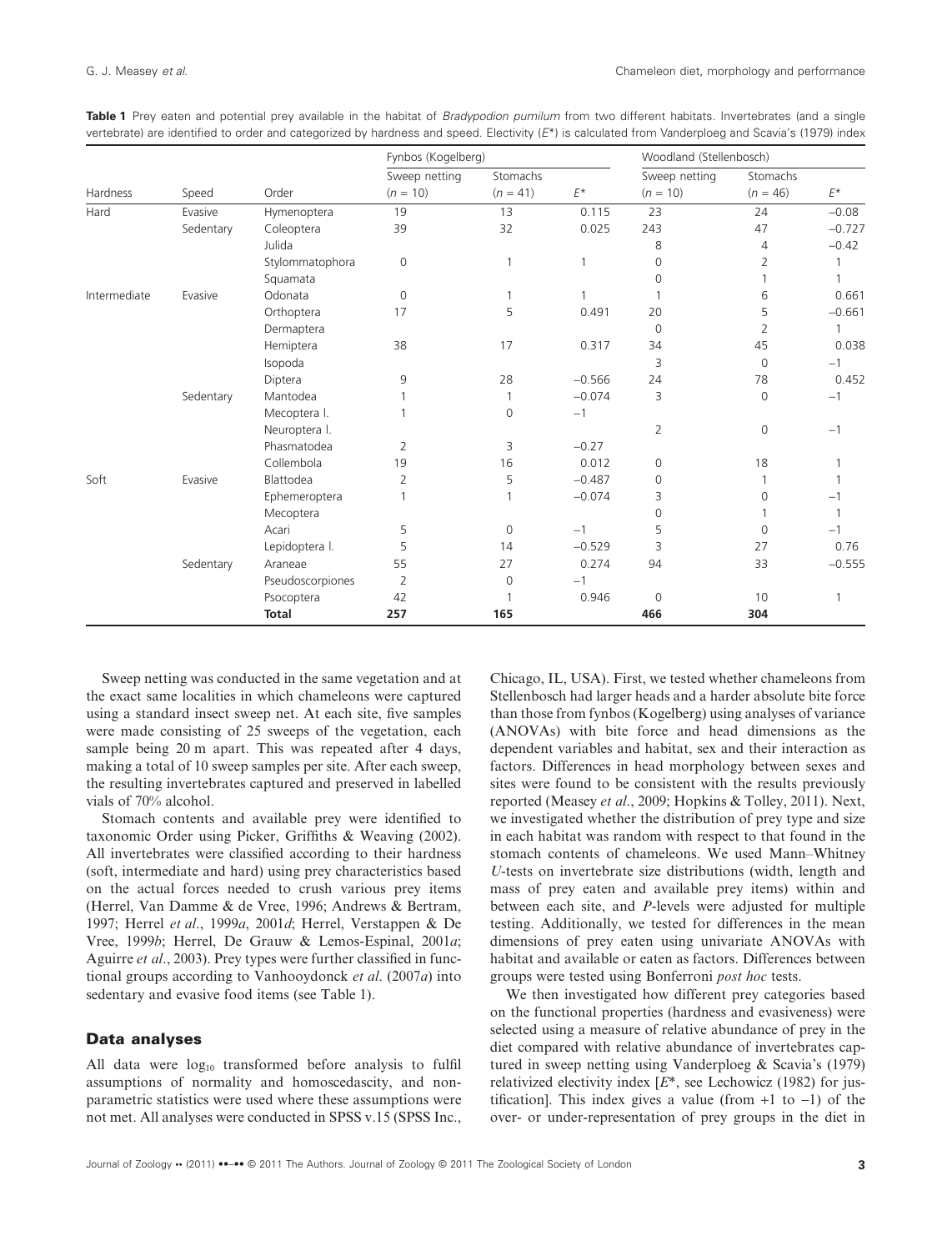proportion to their relative abundance in the environment. Values near zero represent neutral selectivity. *E*\* was only estimated for taxa, which were represented in both stomachs and sweep nets. In addition, *E*\* was calculated for functional properties (hardness and evasiveness) of prey eaten and prey available by summing invertebrates within each functional property. We then used prey size data to determine whether there was selection on sizes within prey groups.

Prey size (length, width and mass) for the largest prey item per stomach and the mean of all prey items in each stomach were correlated against head measures and bite force using Pearson correlations. We noted which correlations were significant and report only the best correlation.

# **Results**

Prey at the two sites had a similar taxonomic make up with Diptera, Coleoptera, Araneae, Hymenoptera and Hemiptera, collectively making up more than 70% of the prey ingested at each site (Table 1). Quantities of prey in stomachs differed significantly between sites with chameleons from fynbos (Kogelberg) having significantly less prey items in their stomachs (4.05  $\pm$  0.35 prey items per stomach) than animals in woodland (Stellenbosch;  $6.63 \pm 0.45$  prey items per stomach;  $F_{1,85} = 19.35, P < 0.001$ ; Table 1). Measures of the prey availability suggest that prey is less abundant in fynbos (Kogelberg: mean number of prey retrieved per sweep sample 14.2  $\pm$  1.4; total biomass 0.79 g) than in woodland (Stellenbosch: mean number of prey retrieved per sweep sample 18.3  $\pm$  1.6; total biomass 6.68 g).

#### **Bite force**

Our data show that absolute bite force was less in chameleons from fynbos (Kogelberg) than those from woodland (Stellenbosch), but that the effects of sex and the interaction between sex and habitat were not significant (Fig. 1; ANOVA  $F_{1,87}$  = 40.372,  $P < 0.001$ ). Previous studies show that given sufficient sample size, the relative bite force of chameleons from fynbos is higher than those from woodland habitats (Measey *et al*., 2009).

### **Distribution of available and eaten prey items**

Mann–Whitney *U*-tests performed on the size distributions of available versus consumed prey within each site were all significant, demonstrating chameleons selected prey nonrandomly from available prey (Table 2a). Moreover, tests on the distributions of available prey width and length at both sites demonstrated significant differences between sites. However, the frequency distribution of available prey mass was not different between fynbos (Kogelberg) and woodland (Stellenbosch) sites after correcting for multiple testing (see Table 2). Mann–Whitney *U*-tests demonstrate that distributions of size (length, width and mass) of prey eaten at the two sites were significantly different (Table 2). Univariate ANOVAs showed significant differences in the length  $(F_{3,1200} =$ 133.7, *P* < 0.001), width (*F*3,1200 = 391.6, *P* < 0.001) and mass  $(F_{3,1200} = 15.8, P < 0.001)$  of the prey available and eaten at both sites.

*Post hoc* tests showed that prey dimensions differed in complex ways; for example, fynbos (Kogelberg) chameleons ate prey that was wider, longer and heavier than that available. Moreover, these chameleons ate prey that was longer and narrower than that eaten in woodland (Stellenbosch) but equivalent in mass. Prey eaten in woodland was wider and heavier but shorter than that available (Table 2b).

#### **Morphology, performance and diet**

Maximum prey size of each chameleon was found to correlate with head size at both sites. The strongest relationships were found between prey width and head length in fynbos (Kogelberg), with prey length and mass having weaker but significant relationships (Fig. 2, Table 3). Interestingly, for animals caught in woodland (Stellenbosch), only maximum prey mass was found to correlate with bite force (Table 3). Mean prey sizes produced weaker but significant relationships in fynbos (Kogelberg), and no relationship with any morphological or performance trait in woodland (Stellenbosch; Table 3).

#### **Electivity indices**

For fynbos (Kogelberg) chameleons, the electivity index was close to zero for each of the prey hardness categories (Fig. 3), indicating that prey selection is random with respect to hardness ( $E^* = 0 \pm 0.15$ ). However, chameleons from woodland (Stellenbosch) displayed a distinct aversion to hard prey (*E*\* = -0.50), near neutral electivity for items with intermediate hardness ( $E^* = 0.05$ ) and positive for soft items ( $E^* = 0.22$ ; Fig. 3).

We found that for chameleons sampled from fynbos (Kogelberg), electivity was close to zero for evasive and sedentary prey items  $(E^* = 0 \pm 0.15;$  Fig. 3), suggesting that chameleons there rely on a combination of active foraging for passive prey as well as catching active prey. However, for animals caught in woodland (Stellenbosch), there was a positive selection  $(E^* = 0.24)$  of evasive prey and an aversion to sedentary prey items  $(E^* = -0.46; Fig. 3)$ , suggestive of sitand-wait foraging.

# **Discussion**

For chameleons from the woodland site in Stellenbosch, our data suggest that prey hardness did not drive the evolution of bite force as these chameleons ate less hard prey than available in the habitat. Moreover, chameleons from woodland had a preference for soft prey. Measey *et al*. (2009) proposed that the larger heads, ornaments and bright coloration of this morph are used for intraspecific communication. These same traits were found to be correlated with the outcome of fighting in male–male combat (Stuart-Fox *et al*., 2006). In contrast, our data cannot discount selection toward an increase in the relative bite force for fynbos chameleons in relation to their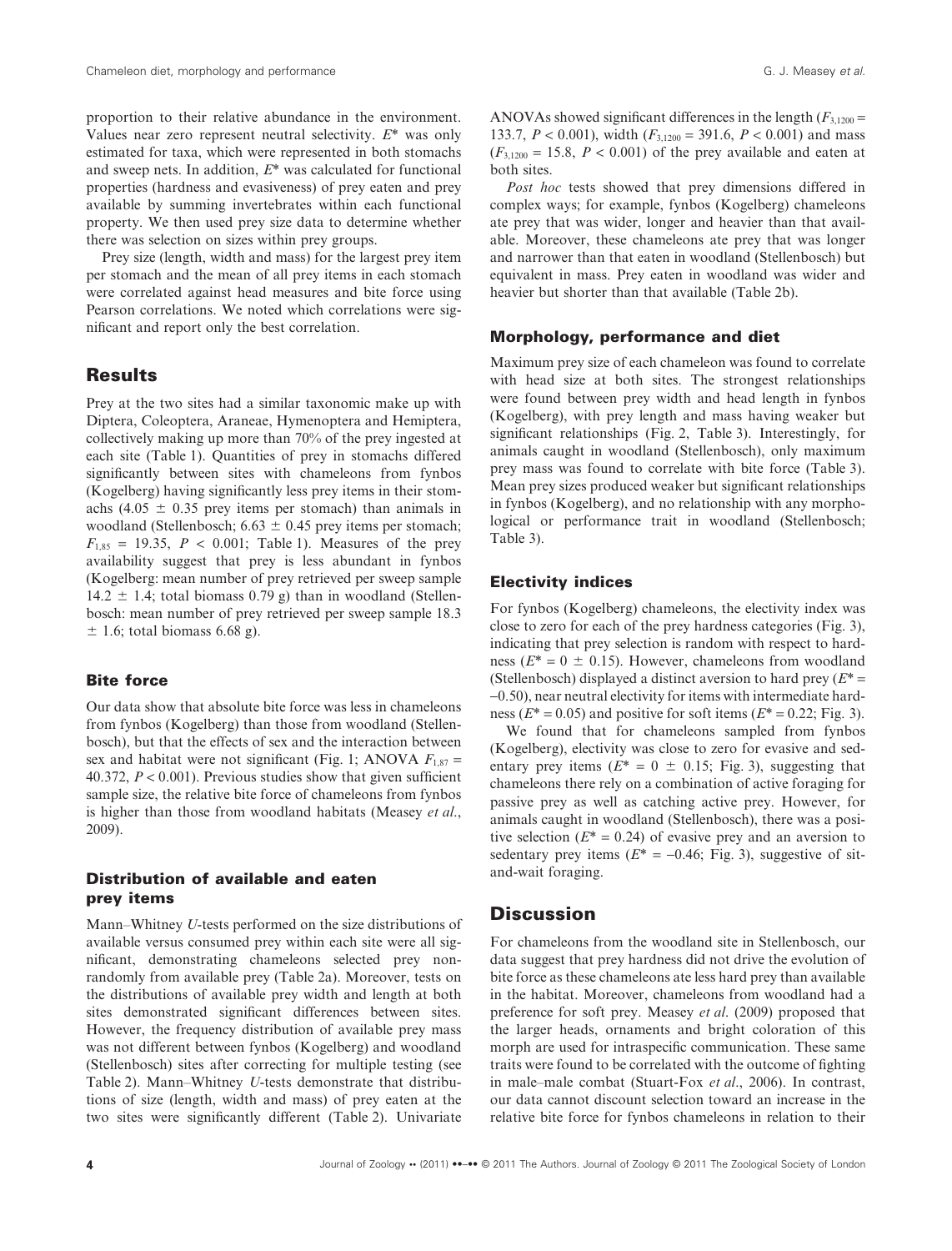

Figure 1 Bite force of *Bradypodion pumilum* morphs collected in fynbos (Kogelberg) and woodland (Stellenbosch) habitats. When notches do not overlap, there is a 'strong evidence' that their medians differ (Chambers *et al*., 1983: 62). (a) Absolute head width is greatest in Stellenbosch, but (b) residuals of head width on snout-vent length make it clear that Kogelberg have relatively wider heads and males wider than females. (c) There is no absolute sexual difference, although males bite harder than females in Stellenbosch and animals from Kogelberg do not bite as hard as those from Stellenbosch. (d) No difference for relative bite force, although the median bite force of Kogelberg males is the highest.

**Table 2a** Mann–Whitney tests for differences in distribution of prey size variables within and between sites. Significance of available versus eaten demonstrates non-random selection of prey items. Between sites significance demonstrates a difference in invertebrate availability

| Tested prey variables  | Width         | Length        | Mass                     |
|------------------------|---------------|---------------|--------------------------|
| Kogelberg available    | $Z = -6.194$  | $Z = -5.202$  | $Z = -2.955$             |
| versus eaten           | P < 0.001     | P < 0.001     | $P = 0.003$              |
| Stellenbosch available | $Z = -20.976$ | $Z = -12.663$ | $Z = -6.018$             |
| versus eaten           | P < 0.001     | P < 0.001     | P < 0.001                |
| Stellenbosch versus    | $Z = -18.305$ | $Z = -13.822$ | $Z = -2.039$             |
| Kogelberg available    | P < 0.001     | P < 0.001     | $P = 0.041$ <sup>a</sup> |
| Stellenbosch versus    | $Z = -6.598$  | $Z = -7.411$  | $Z = -5.939$             |
| Kogelberg eaten        | P < 0.001     | P < 0.001     | P < 0.001                |

<sup>a</sup>Not significant after Bonferroni correction for multiple testing.

**Table 2b** Results of *post hoc* tests conducted on the dimensions of prey retrieved from the stomachs and available in the habitat at the two sites: woodland (Stellenbosch) and fynbos (Kogelberg)

| Width  | Stellenbosch eaten > Kogelberg eaten > Kogelberg available = |
|--------|--------------------------------------------------------------|
|        | Stellenbosch available                                       |
| Length | Kogelberg eaten > Stellenbosch available = Kogelberg         |
|        | available > Stellenbosch eaten                               |
| Mass   | Kogelberg eaten = Stellenbosch eaten = Kogelberg available > |
|        | Stellenbosch available                                       |

diet. This smaller chameleon with diminutive ornaments and dull coloration has a higher relative bite force for its size despite having a small casque (Measey *et al*., 2009). Their neutral selectivity and the significant correlation of morphology and performance with mean prey size could be interpreted as a requirement for a high bite force to handle prey from the fynbos habitat.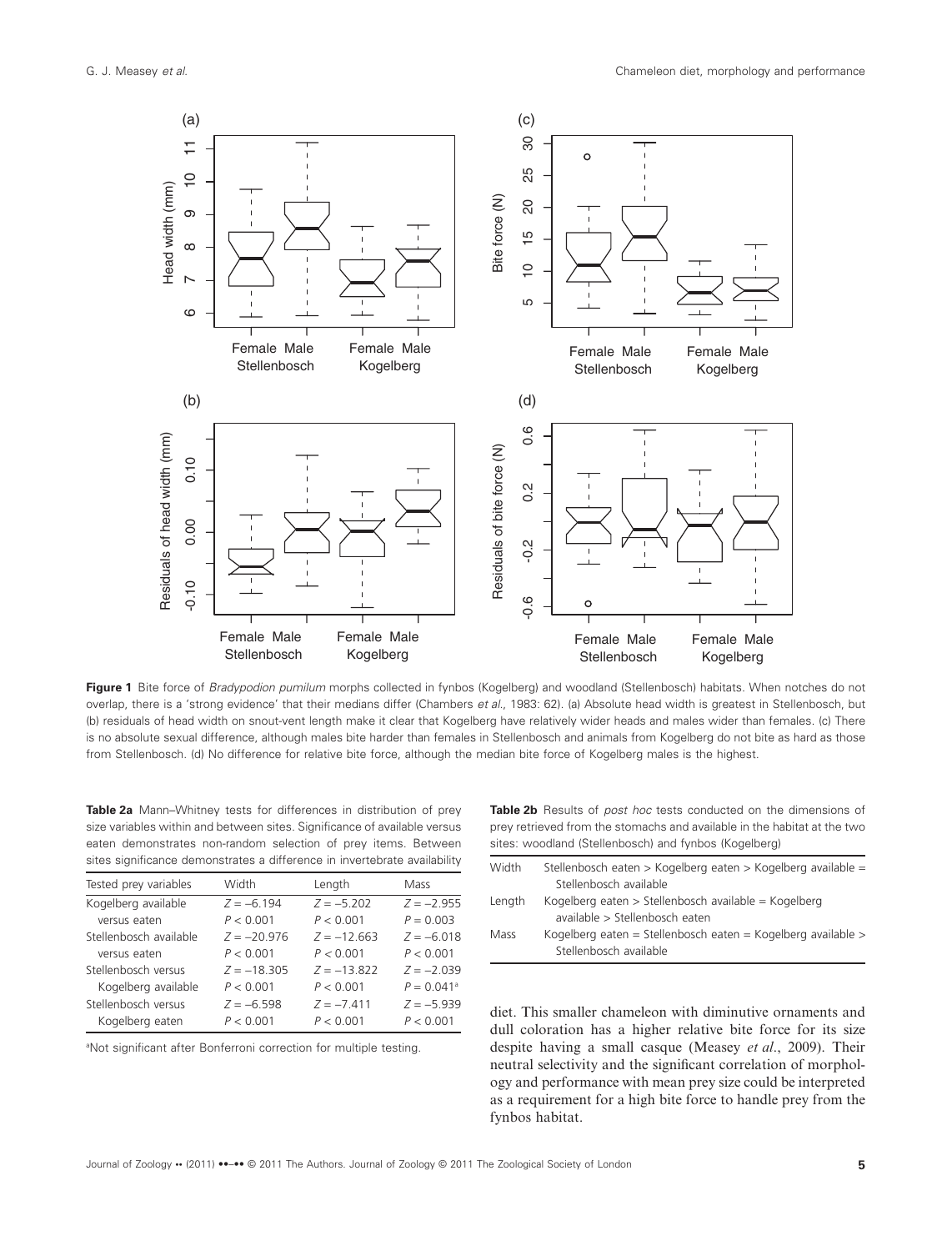

Figure 2 Correlations between the width of the largest prey item with the head length of the chameleon which ate it show that fynbos chameleons are selecting larger prey despite having smaller heads. Open symbols represent animals from the fynbos (Kogelberg); closed symbols those from the woodland (Stellenbosch). Squares represent males; circles represent females.

| Table 3 Pearson correlation coefficients between prey size and predator head morphology and performance (bite force). Prey size is tested with the |  |  |  |  |  |  |
|----------------------------------------------------------------------------------------------------------------------------------------------------|--|--|--|--|--|--|
| item with maximum size and mean of all items in each stomach. HL, LJL, HH, CT and BF (head length, lower jaw length, head height, caranoid to      |  |  |  |  |  |  |
| tip and bite force, respectively)                                                                                                                  |  |  |  |  |  |  |

|             |    |              | Fynbos (Kogelberg) |    |      |         |                 | Woodland (Stellenbosch) |       |      |      |  |  |
|-------------|----|--------------|--------------------|----|------|---------|-----------------|-------------------------|-------|------|------|--|--|
|             |    | d.f. $1, 40$ |                    |    |      |         |                 | d.f. $= 1, 35$          |       |      |      |  |  |
|             |    | Max          |                    |    | Mean |         |                 | Max                     |       |      | Mean |  |  |
|             |    |              |                    |    |      | D       |                 |                         |       |      |      |  |  |
| Prey width  | HL | 0.61         | < 0.001            | HL | 0.54 | < 0.001 | HН              | 0.4                     | 0.001 | None |      |  |  |
| Prey length | UL | 0.41         | 0.008              | HL | 0.38 | 0.02    | <b>CT</b>       | 0.43                    | 0.008 | None |      |  |  |
| Prey mass   | HL | 0.46         | 0.003              | HL | 0.42 | 0.007   | BF <sup>a</sup> | 0.34                    | 0.004 | None |      |  |  |

a Denotes that bite force alone was correlated.

'None' signifies that no morphological or performance measurements were correlated.

Our data show a strong correlation of maximum prey size with head morphology and bite force in both populations of chameleons, which emphasizes the functional importance of their large head size in prey acquisition. That chameleons occasionally eat very large prey is evident from the literature (see above), and in this study, we found a single rib bone from a lizard in the stomach of a chameleon from woodland (Stellenbosch; Table 1). The finding that bite force alone is correlated with maximum prey mass of woodland (Stellenbosch) chameleons is interesting as it may suggest that the heaviest prey items are restricted to individuals with the highest bite force, which are typically male (Measey *et al*., 2009).

The reduced numbers of prey items ingested by chameleons in the fynbos habitat and the lower abundance of prey retrieved through sweep netting suggest that prey density in this habitat is lower than that in the woodland habitat. This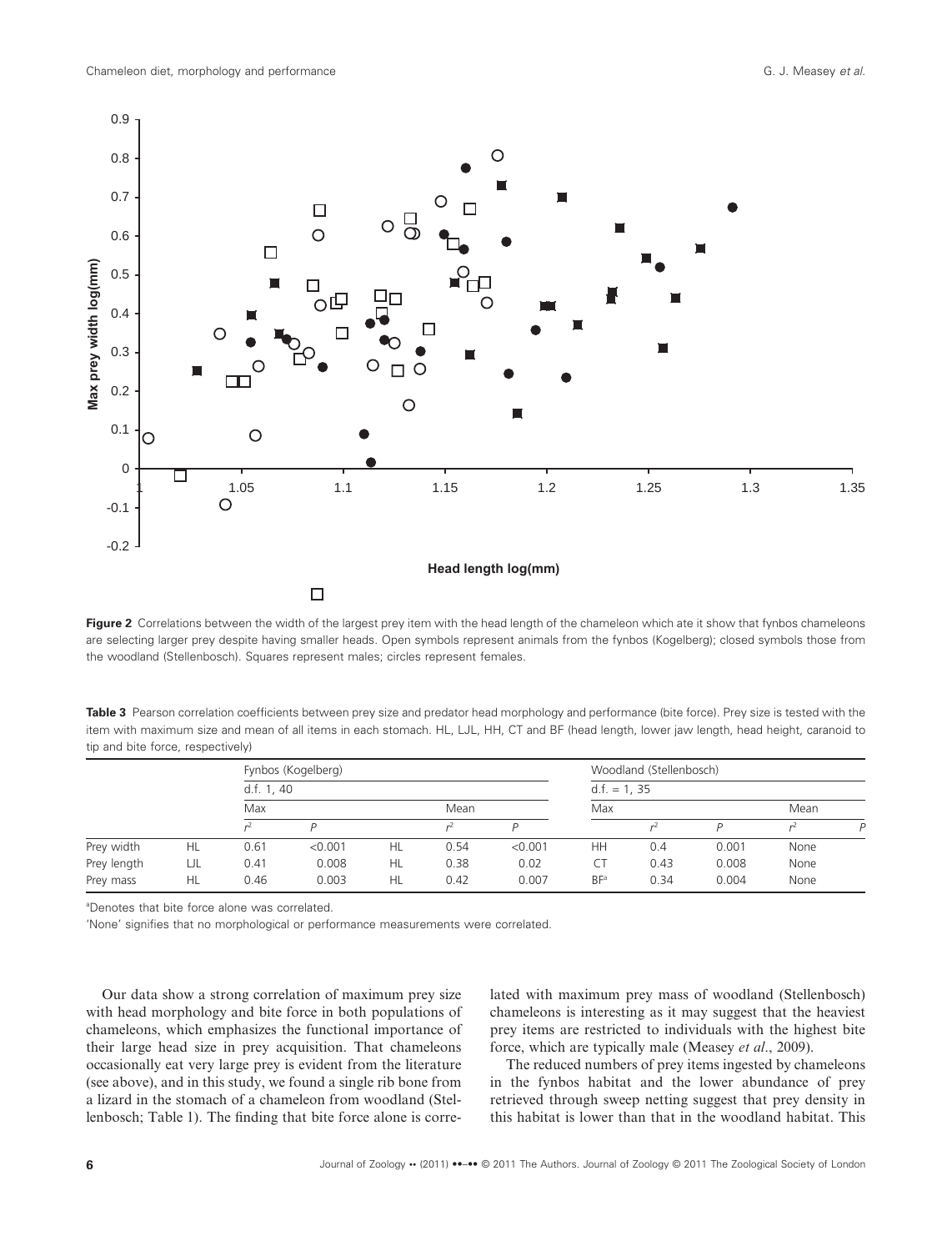

**Figure 3** The Cape Dwarf Chameleon, *Bradypodion pumilum*, occurs as two morphs (a, b). Electivity indices for the selection of prey items of Kogelberg chameleons suggest neutral selectivity on hard, intermediate and soft items (c) compared with avoidance of hard and preference for soft in woodland (Stellenbosch) (d). Fynbos (Kogelberg) chameleons had neutral selectivity for evasive and sedentary prey (e), while those from Stellenbosch avoided sedentary prey (f). Each morph is found exclusively in fynbos (g) or woodland habitats (h), respectively.

observation may partially explain the strong correlations between head size and both mean and maximum prey size for fynbos chameleons, in contrast with woodland animals where no correlations were observed between head morphology and mean prey size. Our data suggest that fynbos chameleons spend more time in active pursuit of sedentary prey items and may be more selective in the sizes and types of prey that are eaten. However, chameleons in woodland habitats are likely to occur at greater perch heights, which may explain the increase in proportion of evasive prey in the diet.

Chameleons from the Kogelberg had diets with a mixture of evasive and sedentary prey items with proportions roughly the same in their diet as was available in their fynbos habitat. In contrast, the diet of chameleons from Stellenbosch consists more of evasive prey items, with far more sedentary prey available than eaten. Chameleons are generally considered to be sit-and-wait foragers; their ballistic tongue projection mechanism allows fast capture, while prey handling follows at a more leisurely pace (Herrel *et al*., 2001*b*). A previously published study on activity patterns of the woodland morph of *B. pumilum* from a similar locality established that these animals could be classified as cruise foragers (Butler, 2005). A cruise forager examines the environment for prey, makes short movements and conducts more scans (Regal, 1978). Making short movements would increase the likelihood of encountering sedentary prey items in addition to active prey, such that the proportion of active prey in the diet is reduced. Although not conclusive, our results suggest that chameleons from woodland habitat (Stellenbosch) eat more evasive prey items, including a greater proportion of sit-and-wait foraging behaviour into their repertoire. In contrast, our results on the diet for fynbos (Kogelberg) chameleons are consistent with the cruise foraging hypothesis. Neither prey category was found

to be exclusive, and if both morphs are considered cruise foragers, our results suggest that different strategies may exist within cruise foraging. A comparison of activity patterns between woodland and fynbos is needed to further explore differences in foraging behaviour for chameleons from these two sites.

Although our data demonstrate some clear trends in the dietary preferences of Cape Dwarf Chameleons, our sampling (in austral spring/summer) does not provide a full picture of variation of diet in this species. It is known that this species of chameleon continues to forage throughout the year, although probably at a reduced rate in winter (Measey & Tolley, pers. obs.), and periods when food is less abundant may provoke a change in foraging strategy. A simple extrapolation of our own data suggests that where food is less abundant (fynbos habitat), chameleons ingest more sedentary prey items, which should involve an increase in movement. In addition, we do not know how the different sites vary with respect to prey abundance throughout the year, or whether the differences in prey assemblages across vegetation types (Proches & Cowling, 2006) are meaningful for these predators. Such hypotheses are testable with additional sampling.

In conclusion, our results suggest that the exaggerated head morphology and high absolute bite force in chameleons from the woodland habitat likely did not evolve to cope with larger or harder prey items, but may be related to sexual selection through communication and/or territory defence. However, for both sexes of the morph from the open fynbos habitat, individuals with higher bite forces eat larger prey. Furthermore, classification of dietary items suggest a shift to more active foraging in open habitats despite a potential increase in predation risk (Anderson, 2007), reinforcing the need for crypsis in this morph. Chameleons in the genus *Bradypodion*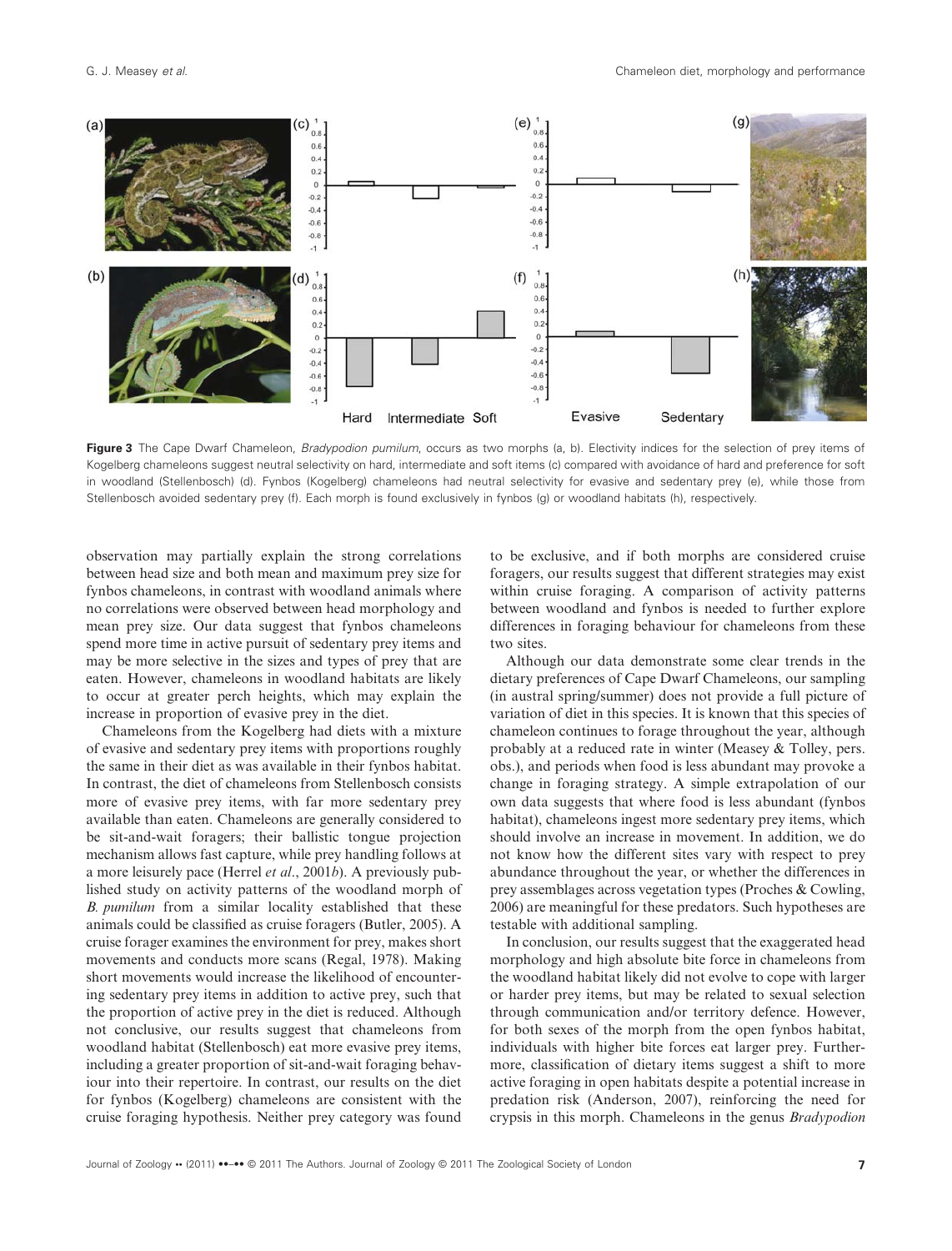are known to have radiated from closed to open habitats in multiple events (Tolley *et al*., 2006, 2008), and the associated morphological, functional and niche shifts are yet to be investigated. However, our study provides the first insight into the potential evolutionary mechanisms that this model group provides and underlines the interest in research of this unusual group of lizards.

# **Acknowledgements**

We would like to thank the National Research Foundation (NRF) of South Africa (Key International Science Capacity Fund Program) and the South African National Biodiversity Institute for financial and logistical support, Mark Johns at CapeNature for facilitating field work at the Kogelberg site, and Marius Burger and Tony Rebelo for assistance with field work. This study was carried out under permit from CapeNature (AAA007-00875, AAA004-00322-0035 and AAA007- 00035-0035) and under SANBI ethics clearance (0010/08 and 002/10).

# **References**

- Aguirre, L.F., Herrel, A., Damme, R.V. & Matthysen, E. (2003). The implications of food hardness for diet in bats. *Funct. Ecol.* **17**, 201–212.
- Anderson, C.V. & Deban, S.M. (2010). Ballistic tongue projection in chameleons maintains high performance at low temperature. *Proc. Natl. Acad. Sci. USA* **107**, 5495–5499.
- Anderson, R.A. (2007). Food acquisition modes and habitat use in lizards: questions from an integrative perspective. In *Lizard ecology: the evolutionary consequences of foraging mode*: 450–490. Reilly, S.B., McBrayer, L.B. & Miles, D.B. (Eds). Cambridge: Cambridge University Press.
- Andrews, C. & Bertram, J.E.A. (1997). Mechanical work as a determinant of prey-handling behavior in the Tokay Gecko (*Gekko gecko*). *Physiol. Zool.* **70**, 193–201.
- Broadley, D.G. (1973). Predation on birds by reptiles and amphibians in south-eastern Africa. *Honeyguide* **76**, 19–21.
- Butler, M.A. (2005). Foraging mode of the chameleon, *Bradypodion pumilum*: a challenge to the sit-and-wait versus active forager paradigm? *Biol. J. Linn. Soc.* **84**, 797–808.
- Chambers, J.M., Cleveland, W.S., Kleiner, B. & Tukey, P.A. (1983). *Graphical methods for data analysis*. Pacific Grove: Wadsworth & Brooks/Cole.
- Chase, B.M. & Meadows, M.E. (2007). Late quaternary dynamics of southern Africa's winter-rainfall zone. *Earth-Sci. Rev.* **84**, 103–138.
- Cowling, R.M. & Lombard, A.T. (2002). Heterogeneity, speciation/extinction history and climate: explaining regional plant diversity patterns in the Cape Floristic Region. *Divers. Distrib.* **8**, 163–179.
- Dobzhansky, T. (1951). *Genetics and the origin of species*. 3rd edn. New York, NY: Columbia University Press.
- Greene, H.W. (1982). Dietary and phenotypic diversity in lizards: why are some organisms specialized? In *Environmental adaptation and evolution*: 107–128. Mossakowski, D. & Roth, G. (Eds). Stuttgart: Gustav Fischer.
- Herrel, A., Van Damme, R. & de Vree, F. (1996). Sexual dimorphism of head size in *Podarcis hispanica atrata*: testing the dietary divergence hypothesis by bite force analysis. *Neth. J. Zool.* **46**, 253–262.
- Herrel, A., Spithoven, L., Van Damme, R. & De Vree, F. (1999a). Sexual dimorphism of head size in *Gallotia galloti*; testing the niche divergence hypothesis by functional analyses. *Funct. Ecol.* **13**, 289–297.
- Herrel, A., Verstappen, M. & De Vree, F. (1999b). Modulatory complexity of the feeding repertoire in scincid lizards. *J. Comp. Physiol. A* **184**, 501–518.
- Herrel, A., Meyers, J.J., Aerts, P. & Nishikawa, K.C. (2000). The mechanics of prey prehension in chameleons. *J. Exp. Biol.* **203**, 3255–3263.
- Herrel, A., De Grauw, E. & Lemos-Espinal, J.A. (2001a). Head shape and bite performance in xenosaurid lizards. *J. Exp. Zool.* **290**, 101–107.
- Herrel, A., Meyers, J.J., Aerts, P. & Nishikawa, K.C. (2001b). Functional implications of supercontracting muscle in the chameleon tongue retractors. *J. Exp. Biol.* **204**, 3621– 3627.
- Herrel, A., Meyers, J.J. & Vanhooydonck, B. (2001c). Correlations between habitat use and body shape in a phrynosomatid lizard (*Urosaurus ornatus*): a population-level analysis. *Biol. J. Linn. Soc.* **74**, 305–314.
- Herrel, A., Van Damme, R., Vanhooydonck, B. & De Vree, F. (2001d). The implications of bite performance for diet in two species of lacertid lizards. *Can. J. Zool.* **79**, 662–670.
- Herrel, A., Podos, J., Huber, S.K. & Hendry, A.P. (2005). Bite performance and morphology in a population of Darwin's finches: implications for the evolution of beak shape. *Funct. Ecol.* **19**, 43–48.
- Herrel, A., Joachim, R., Vanhooydonck, B. & Irschick, D.J. (2006). Ecological consequences of ontogenetic changes in head shape and bite performance in the Jamaican lizard *Anolis lineatopus*. *Biol. J. Linn. Soc.* **89**, 443–454.
- Herrel, A., Huyghe, K., Vanhooydonck, B., Backeljau, T., Breugelmans, I., Grbac, R., Van Damme, R. & Irschick, D.J. (2008). Rapid large scale evolutionary divergence in morphology and performance associated with exploitation of a different dietary resource. *Proc. Natl. Acad. Sci. USA* **105**, 4792–4795.
- Hofer, U., Bauer, H. & Bersier, L.-F. (2003). Three sympatric species of the genus *Chamaeleo* in a tropical upland forest in Cameroon. *J. Herpetol.* **37**, 203–207.
- Hopkins, K.P. & Tolley, K.A. (2011). Morphological variation in the Cape Dwarf Chameleon (*Bradypodion pumilum*) as a consequence of spatially explicit habitat structure differences. *Biol. J. Linn. Soc.* **102**, 878–888.
- Irschick, D.J., Carlisle, E., Elstrott, J., Ramos, M., Buckley, C., Vanhooydonck, B., Meyers, J. & Herrel, A. (2003).